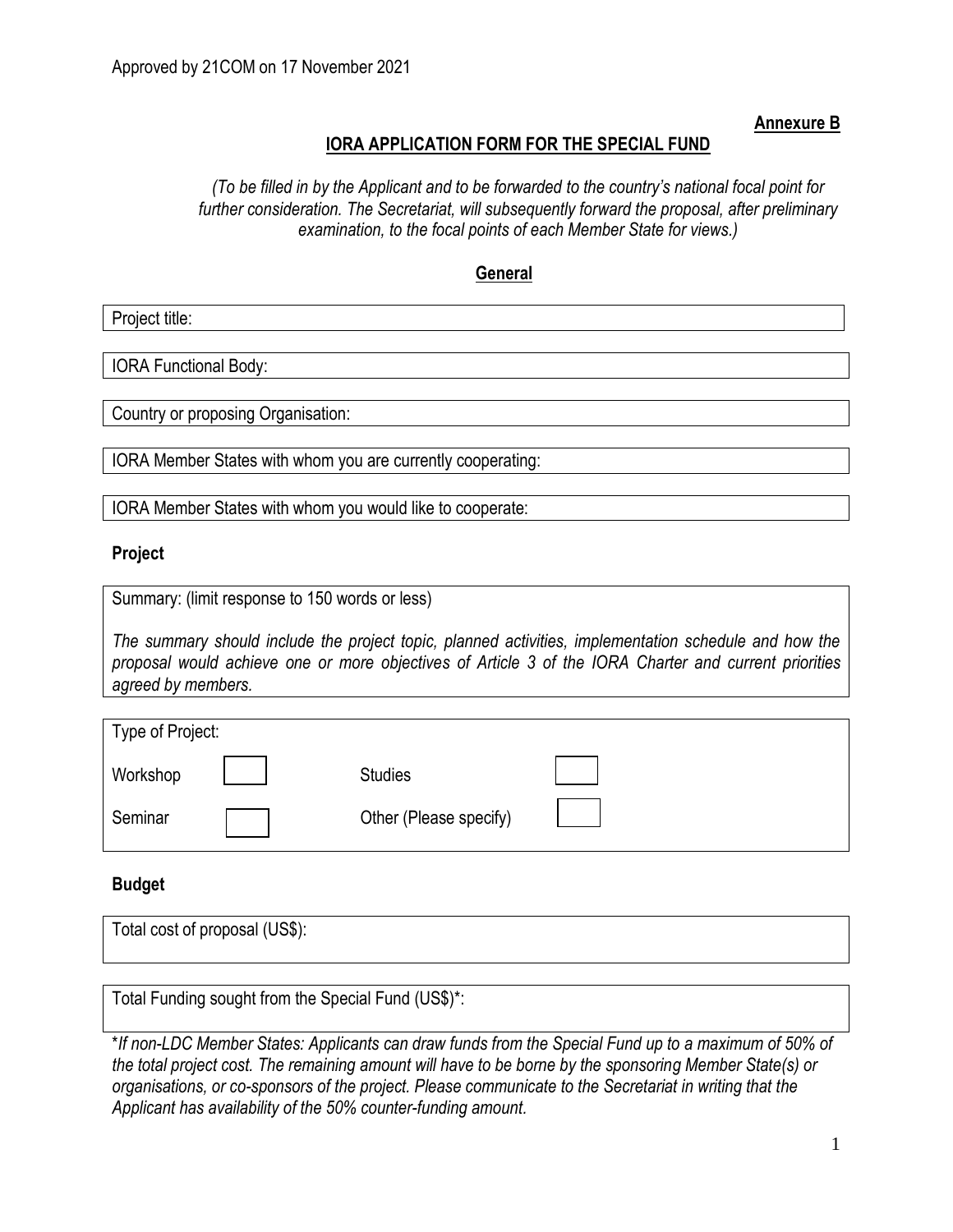\**If LDC/SIDS Member States: Applicants can draw funds from the Special Fund up to a maximum of 90% of the total project cost for project implementation and 90% for event organisation under the IORA Sustainable Development Programme (ISDP)<sup>1</sup> . However, this should not exceed a maximum total amount of US\$80,000 (total project cost). The remaining amount will have to be borne by the sponsoring Member State(s) or organisations, or co-sponsors of the project.* 

Total Funding sought from other member states or member state organisation (US\$):

Percentage of Total Funding sought from the Special Fund (US\$):

## **Experience**

Project history: Is it your first IORA application? Yes/ No 1/4 page max. *If no, please provide details of the funding, meeting where it was approved and provide a brief explanation on whether the project was successful or not.*

Past Experience: Have you, or your organisation, undertaken a similar project before? 1/4 page max.

# **Project Information**

*Please answer each succinctly. Proposals must not exceed more than 15 pages and attachments will be required.*

# **Section A: Project Focus**

| Relevance: Which one of the below priority areas will constitute the focus of the project? |  |  |  |  |
|--------------------------------------------------------------------------------------------|--|--|--|--|
| <b>Maritime Safety and Security</b>                                                        |  |  |  |  |
| Trade and Investment Facilitation                                                          |  |  |  |  |
| <b>Fisheries Management</b>                                                                |  |  |  |  |
| Disaster Risk Management                                                                   |  |  |  |  |

<sup>&</sup>lt;sup>1</sup> The ISDP was approved at the 14<sup>th</sup> Meeting of the Council of Ministers held in Perth, Australia on 9 October 2014. The programme is a project intended to serve the needs of the less developed Member States of the IORA and project proposals may be formulated by Member States that are covered under this programme. The rules and regulations of the IORA Special Fund will apply where applicable under this programme.

However, at the 11<sup>th</sup> Bi-annual CSO meeting held virtually on 15-16 June 2021, "The CSO agreed that Small Island Developing States (SIDS) should have the same access to, and be treated in the same way as, Least Developed Country (LDC) Member States in the Administrative Arrangements of the Special Fund." (Refer to agenda Item 15.1, Report of 11<sup>th</sup> Bi-annual CSO Meeting).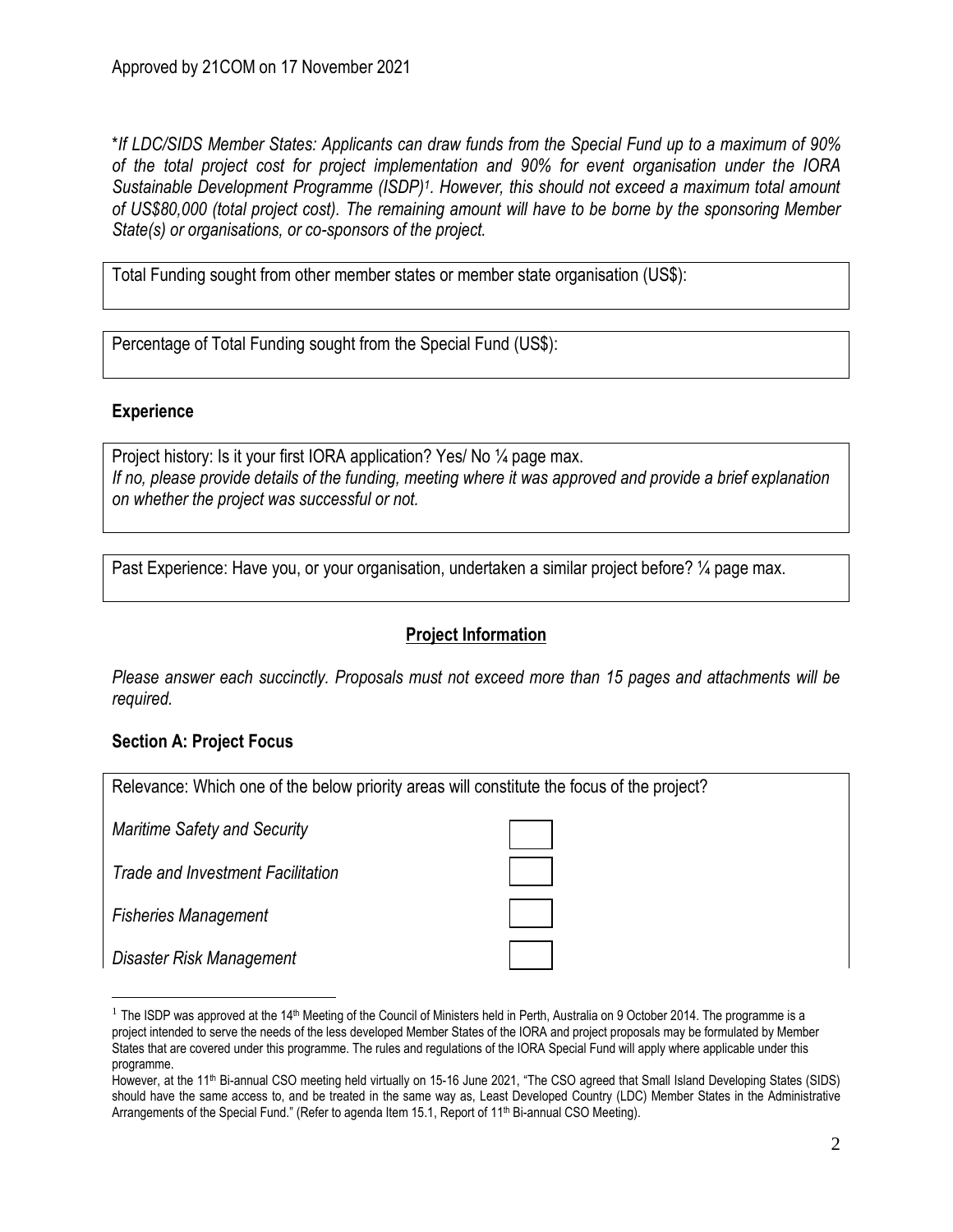| Academic, Science and Technology Cooperation<br><b>Tourism and Cultural Exchanges</b> |  |
|---------------------------------------------------------------------------------------|--|
| Cross-cutting Issues:<br><b>Blue Economy</b><br>Women's Economic Empowerment          |  |

Aims and Objectives: What does the project seek to achieve? ½ page max. *\* Please define 2-3 key objectives of the project*

Problem Solving: State the problems your project will address? ½ page max. *i.e. why is the project required?*

Problem response: How will the project achieve the above priorities and address the problem?  $\frac{1}{2}$  page max.

#### **Section B: Project Implementation**

Planned starting date of the Project:

Planned end date of the Project:

Progress: Please also list any milestones achieved between the start of your project and the end date. ½ page max.

Approach and Methodology: How do you plan to implement the project? 3 pages max.

(Please include project timelines and dates for key activities and deliverables)

*Example of a timetable per activity:*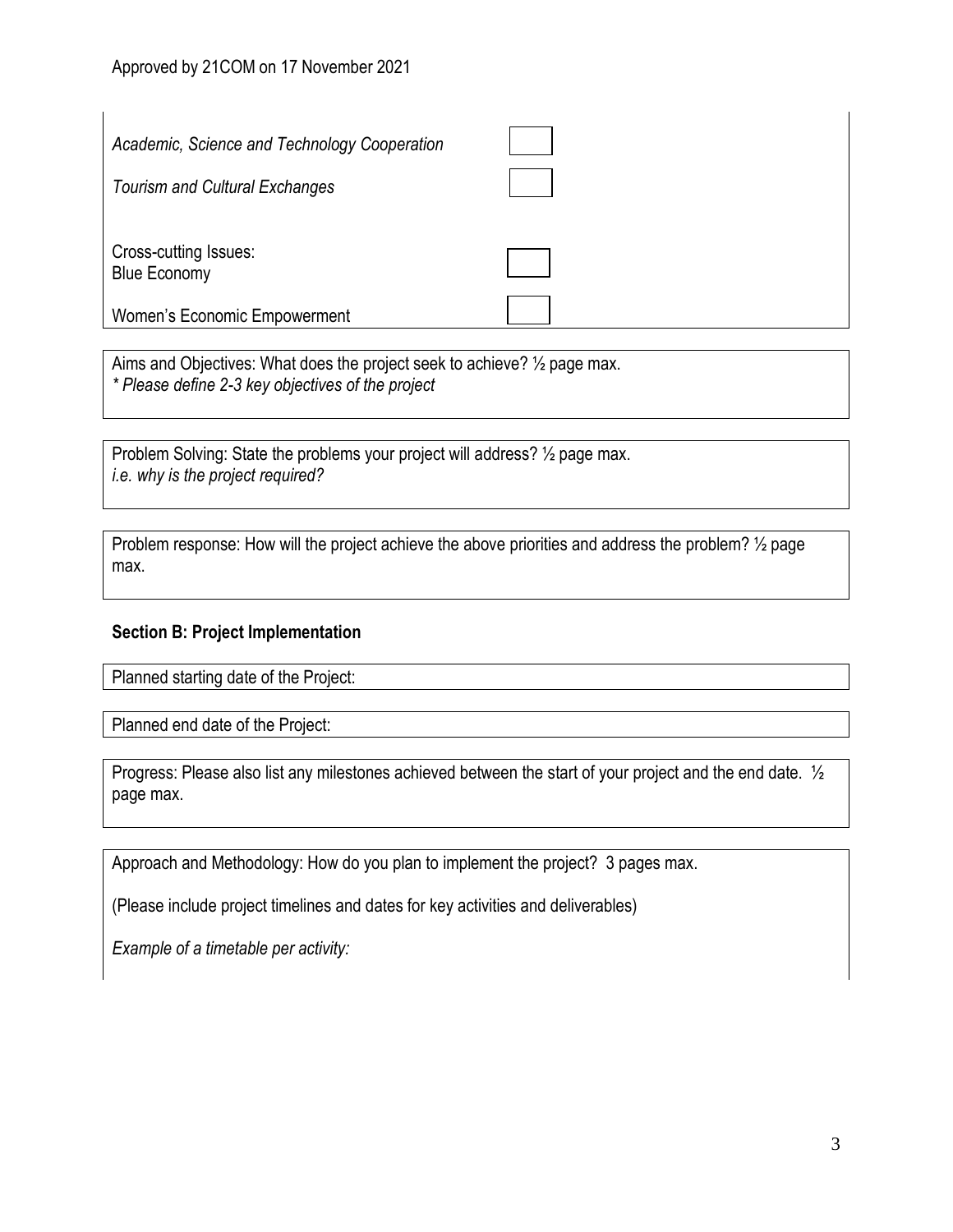## Approved by 21COM on 17 November 2021

| <b>ACTIVITY</b> |                | January '12 |                |    | February '12   |    |    | March '12 |    |    |    |    |
|-----------------|----------------|-------------|----------------|----|----------------|----|----|-----------|----|----|----|----|
|                 | W <sub>1</sub> | W2          | W <sub>3</sub> | W4 | W <sub>1</sub> | W2 | W3 | W4        | W1 | W2 | W3 | W4 |
| Activity 1      |                |             |                |    |                |    |    |           |    |    |    |    |
| Activity 2      |                |             |                |    |                |    |    |           |    |    |    |    |
| Activity 3      |                |             |                |    |                |    |    |           |    |    |    |    |
| Activity 4      |                |             |                |    |                |    |    |           |    |    |    |    |
| Activity 5      |                |             |                |    |                |    |    |           |    |    |    |    |

*\*Supporting documentation would be required*

# **Section C: Project Support**

Support: What will your organisation provide to the project? *Including funding, labour, other resources and management?*

Other support: Will your organisation be requesting funding support from other sources? *If so, from where?*

*\*Please attach supporting evidence that confirms these contributions.*

## **Section D: Project Budget**

Expenditure: What will the Special Fund be used for [Name of project]?

Planning: Please provide your Budget Plan:

*Budget Estimates/ Cost breakdown in USD (Budget Estimates will contain break-down of expenditure envisaged under all major headings of the project such as Personnel Cost, Travel Expenditure and Expenditure on Conference Services, Printing of the Reports, Miscellaneous/Contingency Expenditure, as well as any other relevant expenditure expected)*

*Please consult the Guidebook for eligible expenses. A budget template is attached for ease of reference. Member States may add, amend or delete as appropriate (Annexure B1) (Applicable for projects under ISDP).*

*Please see the "TERMS AND CONDITIONS OF THE IORA SPECIAL FUND GRANT" for Exclusions & Limitations for use of the funds*

*\*Please attach supplementary information, as well as any additional estimates.*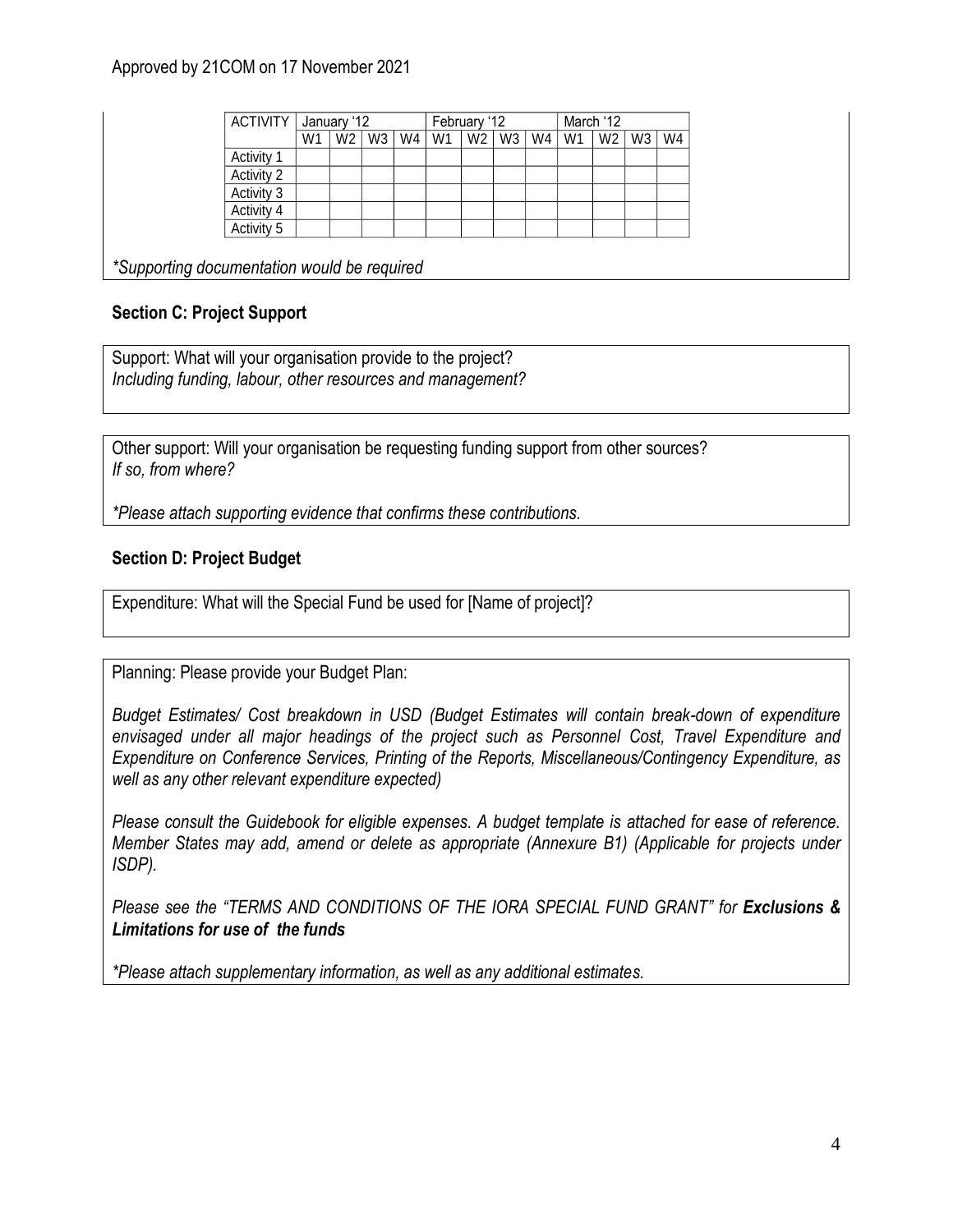| <b>Headings</b><br>(All Figures in<br>USD)             | # of Units | <b>Unit Rate</b> | <b>IORA Funding</b> | Self-Funding | <b>Notes</b> |
|--------------------------------------------------------|------------|------------------|---------------------|--------------|--------------|
| <b>Personnel</b>                                       |            |                  |                     |              |              |
| Cost                                                   |            |                  |                     |              |              |
|                                                        |            |                  |                     |              |              |
| <b>Travel</b>                                          |            |                  |                     |              |              |
| <b>Expenditure</b>                                     |            |                  |                     |              |              |
|                                                        |            |                  |                     |              |              |
| <b>Expenditure</b><br>on Conference<br><b>Services</b> |            |                  |                     |              |              |
|                                                        |            |                  |                     |              |              |
| <b>XXX</b>                                             |            |                  |                     |              |              |
|                                                        |            |                  |                     |              |              |
| <b>Total</b>                                           |            |                  | XXX                 | <b>XXX</b>   |              |

#### *e.g. Budget Estimates/ Cost breakdown in USD*

Efficiency: Is the project budget the most optimal and maximum value for money? 1/2 page max. *\* How is the project cost-efficient?*

## **Section E: Project Impact**

Outcome: What are the expected results of this project? (1 page max)

Benefit: How will people benefit from this project? How will the project promote women's economic empowerment?

Dissemination: How do you plan to communicate the results or benefits of this project to others? (CD-ROM, through Website, or printed materials, other (specify))  $\frac{1}{2}$  page max. *\*Please also provide this information in your supporting documentation*

Longevity: Will the project be continued or will similar activities continue in the future, beyond the project timeline?

*\* How do you propose that this be done? How can the results be used, or made to last?*

*\* How will stakeholders and beneficiaries be able to carry forward the results or outcomes from the project?*

### **Section F: Project Risk Management**

Risks: What Risks could present problems for this Project? ½ page max.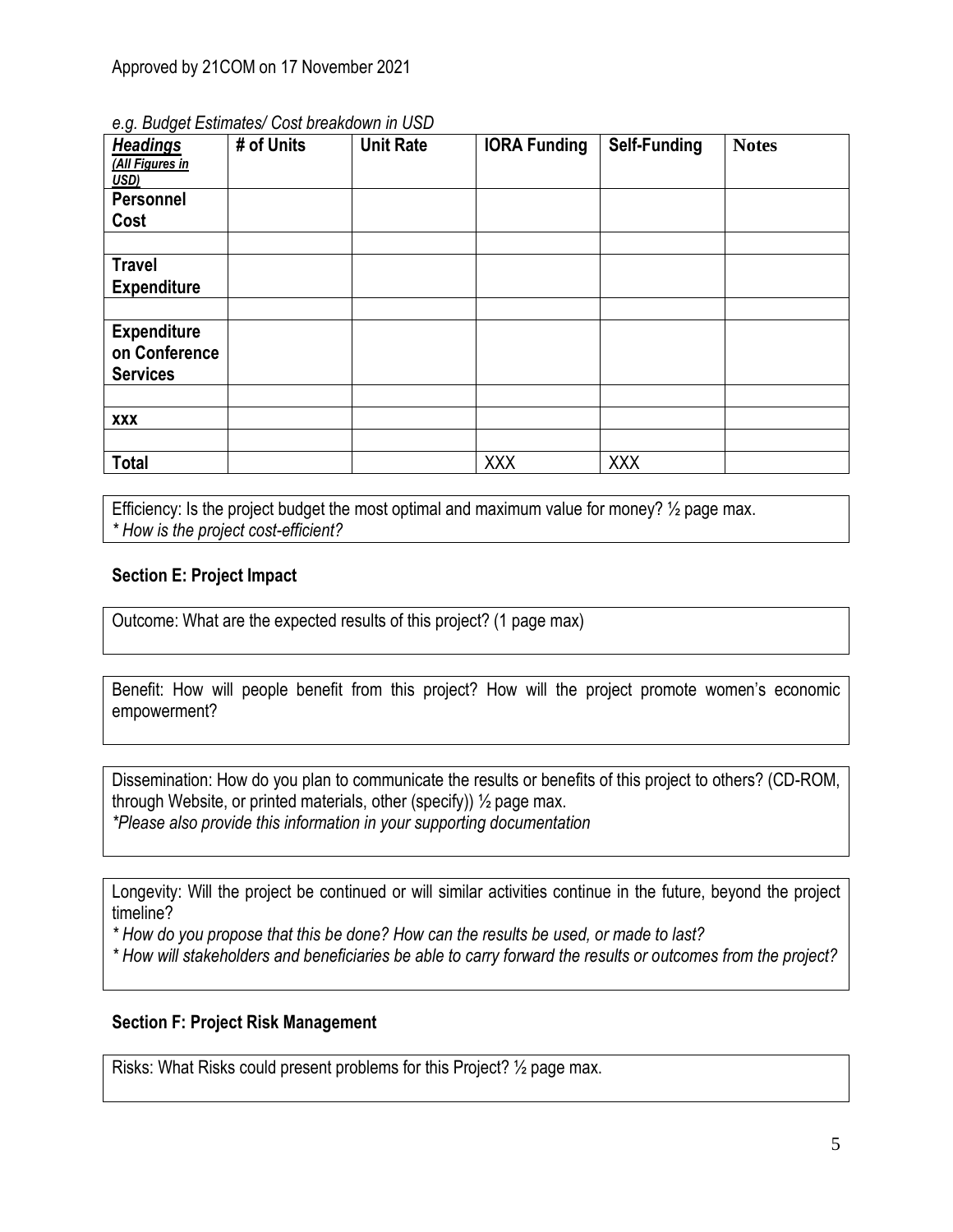Risk Handling: How will the project deal with these risks, should they occur? ½ page max. *\* How will these risks be managed?*

Monitoring and Evaluation Plan: Who and how will the project be monitored? 1/2 page max.

*\* what indicators will be used, and what information will be collected and how?*

Management: Who will oversee the project though all its stages?  $\frac{1}{2}$  page max. *\* If this is not you, please indicate all biographical and contact details*

## **Section G: Contact Details**

*Contact details of the organisation or person acting as project/study coordinator requesting IORA Special Fund funding.*

| Name:                                                                    |
|--------------------------------------------------------------------------|
| Title:                                                                   |
| Organisation:                                                            |
| Type of Organisation: Public<br>non-profit organisation<br>(Please Tick) |
| Is it a government endorsed public or non-profit organization? Yes/ No.  |
|                                                                          |
| Tel:                                                                     |
| Fax:                                                                     |
| Email:                                                                   |
|                                                                          |

Role/Objectives of your Organisation:

Existing Partnerships, work or experiences with counterparts in IORA member countries:

# **DECLARATION (APPLICANT):**

I certify that the statements and information in this application form are true and correct to the best of my knowledge and belief, and I authorize the National Focal Point to investigate all statements or other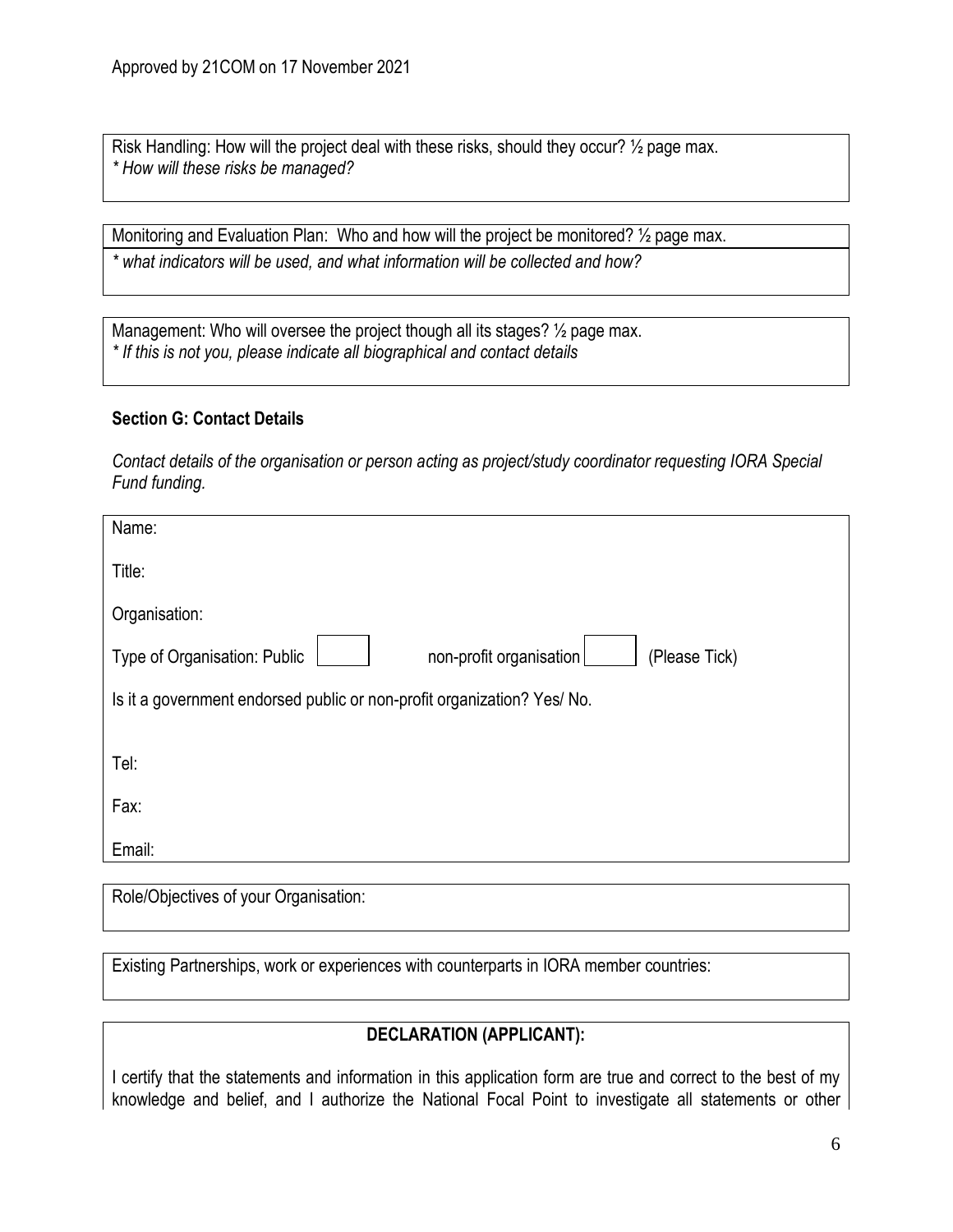information contained in this application form and any attachments submitted with it, unless I have stated in writing to the contrary.

I understand and agree that any misrepresentation, falsification or material omission of information on this application may result in my failure to receive funding.

Signed:

Name:

Date:

**For internal use:**

# **TO BE FILLED IN BY THE NATIONAL FOCAL POINT**

Name of Member State:

The application for funding will be routed through the National Focal Points only. Has the relevant Department of the Ministry/Department Foreign/External Affairs of the recommending State examined and scrutinised the proposals? Yes/ No

#### **Declaration by the National Focal Point**

**I the undersigned hereby declare that all details contained in the application are correct to the best of our knowledge. I am in full agreement with the contents of this application and wholeheartedly support the proposed project for the Association. I understand that for the project to be considered as an IORA project, it needs to be supported by at least four (4) other Member States. I undertake to solicit the requisite support at an appropriate time and forum. I also undertake to assist the Applicant to identify other sponsors for the project.** 

Signed for National Focal Point: \_\_\_\_\_\_\_\_\_\_\_\_\_\_\_\_\_\_\_\_\_

Name: example and the set of the set of the set of the Designation:

Department/ Ministry: example of the signed: contract the Date signed:  $\Box$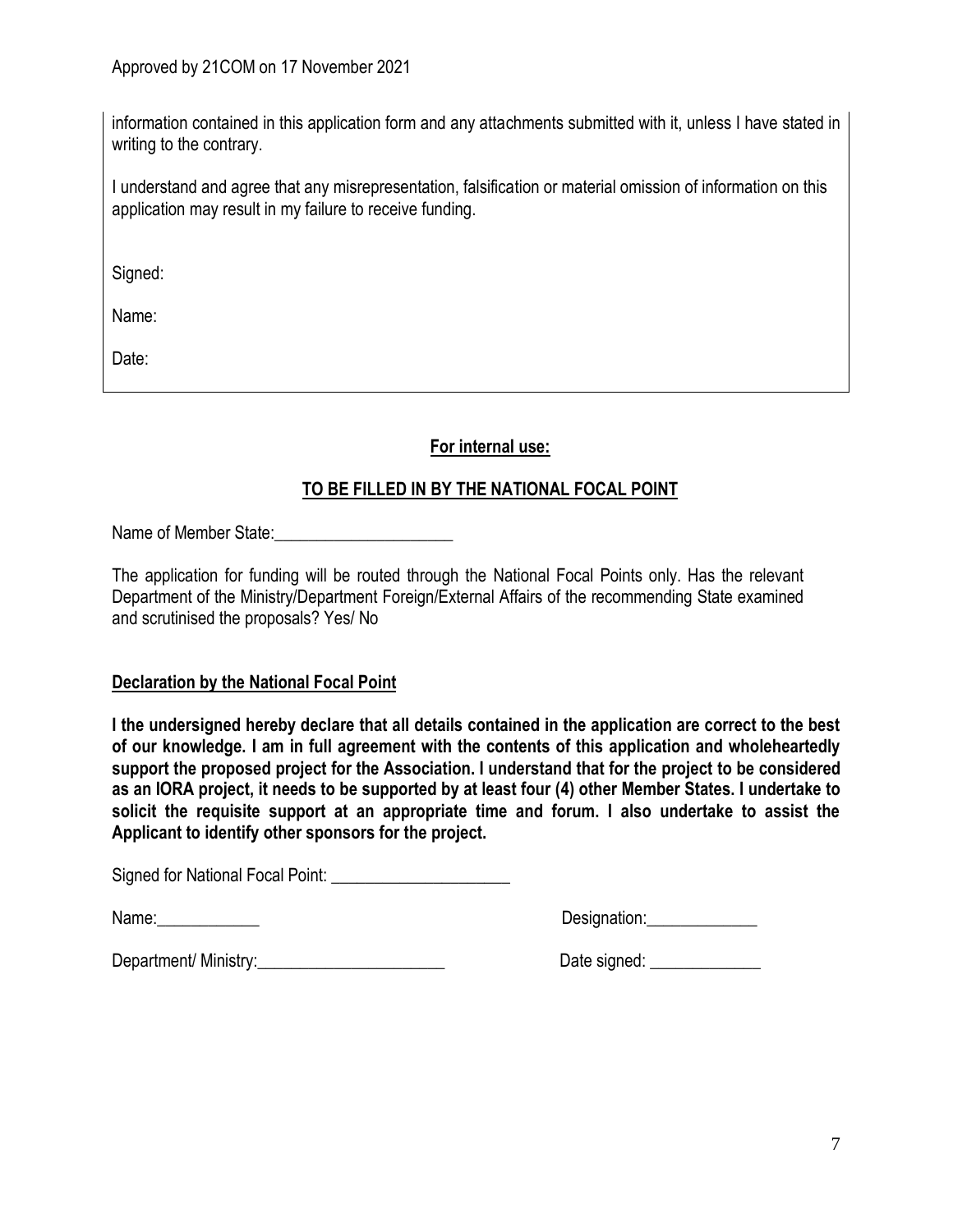# *Annexure B1*

Event Budget (Template) - *(Applicable for projects under ISDP)*

Name of Event:……………….. Dates of Event: …………………….. Hosting Member State: …………………… Venue: ……………………..

| <b>Items</b>           |        |             | JS\$ |
|------------------------|--------|-------------|------|
| <b>Conference hall</b> | Number | No. of Days |      |
| Meeting room           |        |             |      |
| Secretarial room       |        |             |      |
| Wireless Internet      |        |             |      |
| <b>LCD</b>             |        |             |      |

| <b>Items</b>                               |                    |      | JS\$ |
|--------------------------------------------|--------------------|------|------|
| Food & Beverage                            | Number of   No. of |      |      |
|                                            | People             | Days |      |
| Morning & Afternoon Coffee Break and Lunch |                    |      |      |

| <b>Items</b>                              |                    |      | US\$ |
|-------------------------------------------|--------------------|------|------|
| <b>Reception</b>                          | Number of   No. of |      |      |
|                                           | People             | Days |      |
| Welcome dinner (one day before the event) |                    |      |      |

| <b>Items</b>                                             |             | JS\$ |
|----------------------------------------------------------|-------------|------|
| <b>Audio/ Visual &amp; Technical</b>                     | No. of      |      |
|                                                          | <b>Days</b> |      |
| PA System, Audio recording & Photographer, Flowers, Name |             |      |
| Plates, Flag Poles                                       |             |      |

| <b>Items</b>        |  | 10 <sub>W</sub><br>ႱჂႴ |
|---------------------|--|------------------------|
| <b>Banner</b>       |  |                        |
| <b>Event Banner</b> |  |                        |

| <b>Items</b>                       |  | JSD |
|------------------------------------|--|-----|
| Local Transportation               |  |     |
| Transportation to and from Airport |  |     |

| <b>Items</b>                                 |  | ሀჂႦ |
|----------------------------------------------|--|-----|
| <b>TRAVEL - Participants (Economy class)</b> |  |     |
| 20 Member States                             |  |     |